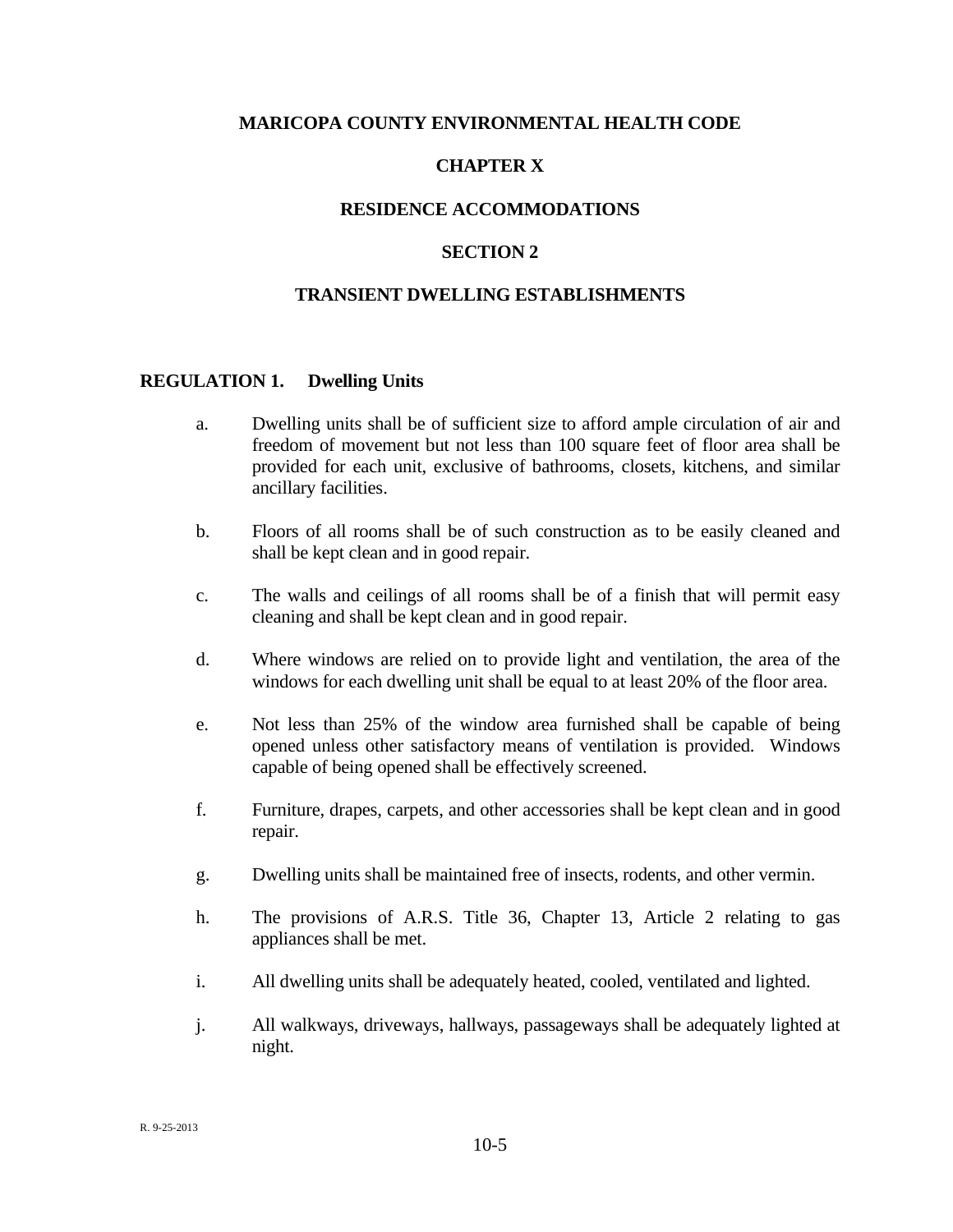k. Transient dwelling establishments shall be constructed in conformance with the "Uniform Building Code" published by the International Conference of Building Officials.

# **REGULATION 2. Bedding**

- a. The beds, mattresses, pillows, and bed linen, including sheets, pillow slips, blankets, and other similar types of bed linens, used in all transient dwelling establishments shall be maintained in good repair; shall be kept clean and free of vermin; and shall be properly stored and protected from contamination and filth when not in use.
- b. Each bed, bunk, cot, or other sleeping place shall be provided with pillow slips, under and top sheets, for the use of guests. Sheets and pillow slips shall be adequately sized to completely cover the mattress and pillow.
- c. Clean linen shall be replaced by staff at the request of a guest, between guests, and at least once per week.

# **REGULATION 3. Water Supply**

Each transient dwelling establishment shall be provided with an adequate and safe water supply from an approved source. Whenever a transient dwelling establishment finds it necessary to develop a source or sources of supply, complete plans and specifications of the proposed water system shall be submitted to the Department and approval received prior to the start of construction. The design, construction, and operation of all such water supply systems shall comply with Chapter V of this code.

# **REGULATION 4. Toilet; Rooms**

- a. Adequate and convenient toilet, sink, and bathing facilities shall be provided at all transient dwelling establishments and shall be available to the guests at all times.
- b. Where private or connecting toilet rooms are not available for each dwelling unit, separate and plainly marked central toilet rooms for each sex shall be provided, located within 200 feet of such units.
- c. Central toilet rooms shall provide not less than one toilet, one sink, and one tub or shower for each sex for each 10 dwelling units, or major fraction thereof, not having private or connecting baths.
- d. Hot and cold water and soap shall be provided in all toilet rooms. Clean individual sanitary towels shall be furnished for each guest.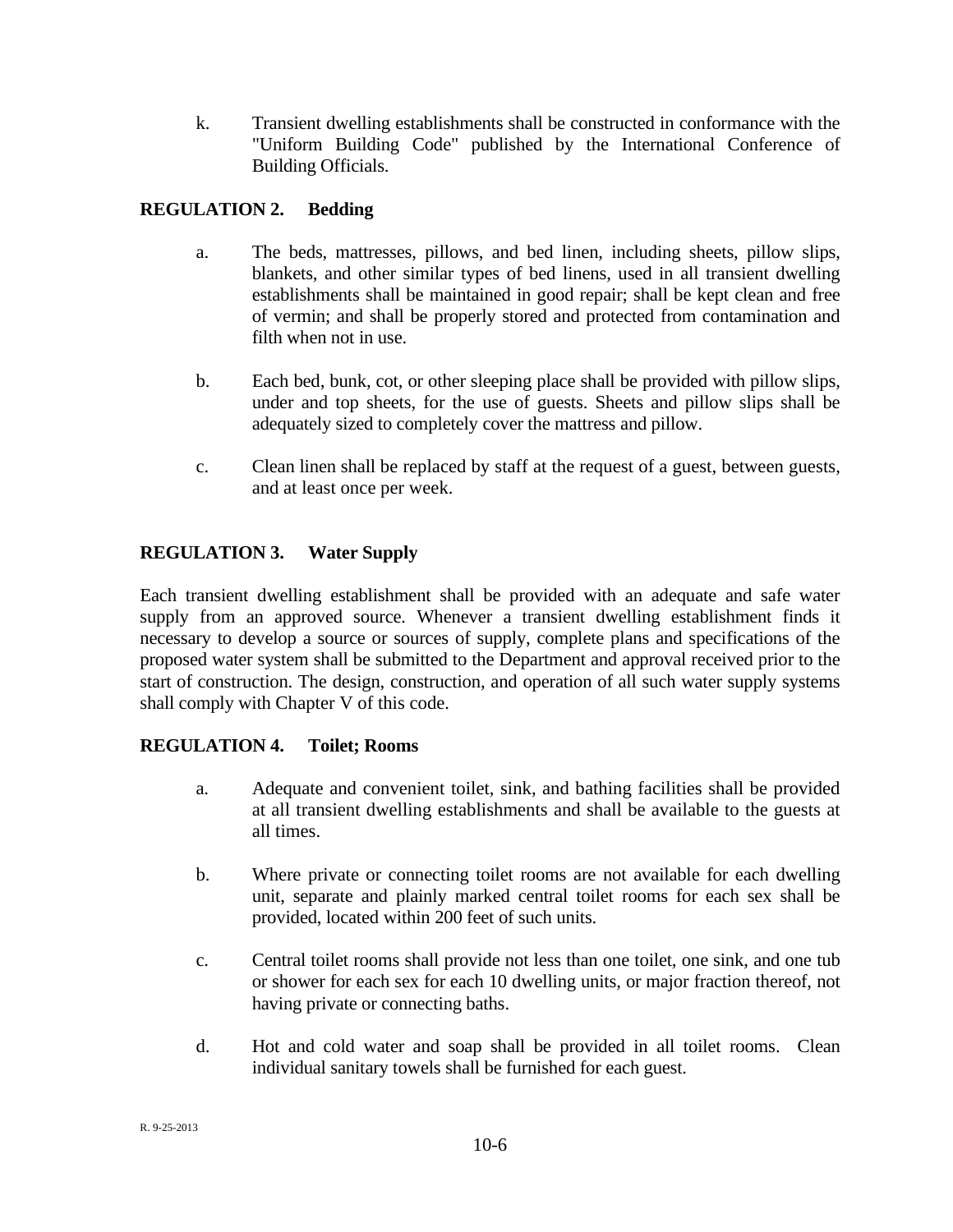- e. Toilet rooms shall be well lighted and ventilated. Where gravity or mechanical ventilation is provided, the ventilation ducts for the toilet rooms shall not be connected into ventilation ducts from or to any dwelling unit.
- f. Floors of all toilet rooms shall be of easily cleanable construction; shall be kept clean and in good repair; and where necessary shall slope to properly located drains, where required.
- g. Walls and ceilings of all toilet rooms shall be of easily cleanable construction and shall be kept clean and in good repair.

# **REGULATION 5. Sewage Disposal**

- a. The liquid wastes from all transient dwelling establishments shall be discharged into a public sewer system in compliance with applicable local ordinances or codes or into separate sewage disposal facilities approved by the Department.
- b. Separate sewage disposal facilities will not be approved where in the opinion of the Department connection to a public sewer is practicable.
- c. Where separate sewage disposal facilities are proposed, the design construction of such system shall be in accordance with Chapter II of this code. Plans and specifications for such system shall be submitted to the Department and approval received prior to start of construction.

## **REGULATION 6. Drinking Water Ice; Utensils**

- a. Where drinking fountains are provided, the fountain shall be constructed so that the drinking is from a free jet projected at an angle from the vertical, and provided with a guard to prevent the mouth being placed directly against the orifice. There shall be no possibility of the orifice becoming submerged. The fountain bowl shall be constructed of nonabsorbent easily cleanable material.
- b. After each occupancy, all multi-use glasses and other multi-use utensils furnished to each dwelling unit shall be cleaned and sanitized in a manner approved by the Department. If these items are not cleaned using an approved dishwasher in the guest room, then a sink with three (3) compartments and integral double drain boards or a dishwasher having a functional and/or adequate sanitizing cycle shall be used in another approved area of the transient dwelling establishment. All equipment shall be certified or classified by an American National Standards Institute accredited certification program, or deemed acceptable by the Department. The Department may approve any type of device or procedure for cleaning and sanitizing tableware if the property owner or property manager demonstrates the procedure is effective and reliable for that purpose.